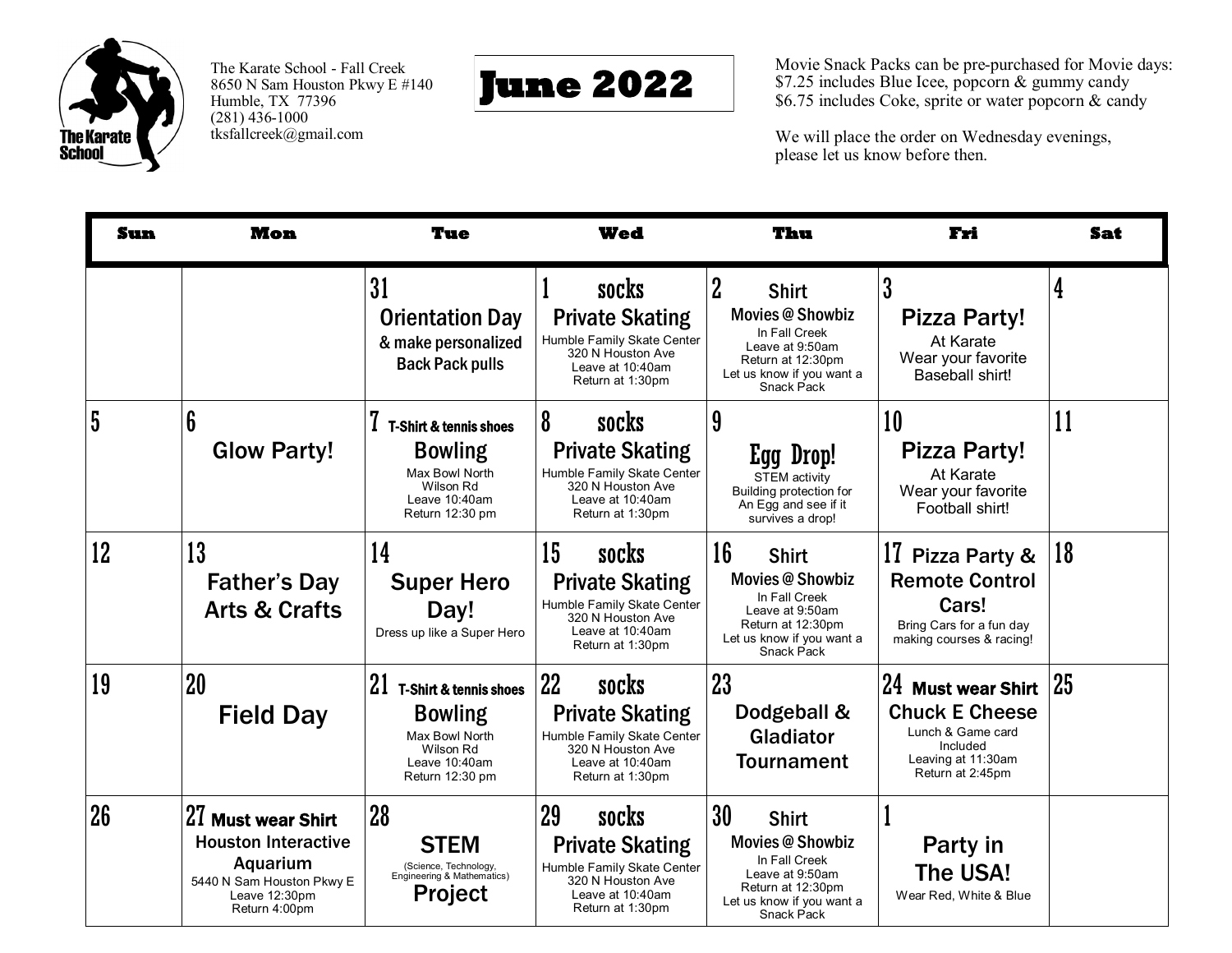

The Karate School - Fall Creek 8650 N Sam Houston Pkwy E #140 Humble, TX 77396  $(281)$  436-1000 tksfallcreek@gmail.com



Movie Snack Packs can be pre-purchased for Movie days: \$7.25 includes Blue Icee, popcorn & gummy candy \$6.75 includes Coke, sprite or water popcorn & candy

We will place the order on Wednesday evenings, please let us know before then.

| Sun              | <b>Mon</b>                                                                                      | Tue                                                                                                                         | <b>Wed</b>                                                                                                                             | Thu                                                                                                                                               | Fri                                                                                        | <b>Sat</b>     |
|------------------|-------------------------------------------------------------------------------------------------|-----------------------------------------------------------------------------------------------------------------------------|----------------------------------------------------------------------------------------------------------------------------------------|---------------------------------------------------------------------------------------------------------------------------------------------------|--------------------------------------------------------------------------------------------|----------------|
|                  |                                                                                                 |                                                                                                                             |                                                                                                                                        |                                                                                                                                                   | Party in<br>The USA!<br>Wear Red, White & Blue                                             | $\overline{2}$ |
| $\boldsymbol{3}$ | 4<br><b>Closed</b>                                                                              | 5<br><b>T-Shirt &amp; tennis shoes</b><br><b>Bowling</b><br>Max Bowl North<br>Wilson Rd<br>Leave 10:40am<br>Return 12:30 pm | 6<br><b>socks</b><br><b>Private Skating</b><br>Humble Family Skate Center<br>320 N Houston Ave<br>Leave at 10:40am<br>Return at 1:30pm | 7<br><b>Group Games &amp;</b><br><b>Dodgeball</b><br><b>Tournament</b>                                                                            | $\boldsymbol{8}$<br><b>Pizza Party!</b><br>At Karate<br>Camo Day!                          | 9              |
| 10               | 11<br><b>Magician</b><br>At TKS in Fall Creek                                                   | 12 STEM Project<br>(Science, Technology,<br>Engineering & Mathematics)<br><b>Make Cloud</b><br>Dough                        | 13<br>socks<br><b>Private Skating</b><br>Humble Family Skate Center<br>320 N Houston Ave<br>Leave at 10:40am<br>Return at 1:30pm       | 14<br><b>Shirt</b><br><b>Movies @ Showbiz</b><br>In Fall Creek<br>Leave at 9:50am<br>Return at 12:30pm<br>Let us know if you want a<br>Snack Pack | 15<br><b>Pizza Party!</b><br>At Karate<br>Crazy Sock Day!                                  | 16             |
| 17               | 18<br><b>Christmas in</b><br>July!!<br>Wear Christmas PJs or<br><b>Favorite Christmas shirt</b> | 19<br>T-Shirt & tennis shoes<br><b>Bowling</b><br>Max Bowl North<br>Wilson Rd<br>Leave 10:40am<br>Return 12:30 pm           | 20<br>socks<br><b>Private Skating</b><br>Humble Family Skate Center<br>320 N Houston Ave<br>Leave at 10:40am<br>Return at 1:30pm       | 21<br><b>Board Breaking</b><br><b>Clinic</b><br>Break real boards!                                                                                | 22<br><b>Carnival Day!</b><br>At TKS in Atascocita<br>Leave at 10:30am<br>Return at 3:30pm | 23             |
| 24               | 25<br><b>School</b><br><b>Tournament</b>                                                        | 26<br><b>STEM</b><br><b>Project</b><br>(Science, Technology,<br>Engineering & Mathematics)                                  | 27<br>socks<br><b>Private Skating</b><br>Humble Family Skate Center<br>320 N Houston Ave<br>Leave at 10:40am<br>Return at 1:30pm       | 28<br><b>Shirt</b><br><b>Movies @ Showbiz</b><br>In Fall Creek<br>Leave at 9:50am<br>Return at 12:30pm<br>Let us know if you want a<br>Snack Pack | 29<br><b>Pizza Party!</b><br>At Karate<br>Hat Day!                                         | 30             |
| 31               |                                                                                                 |                                                                                                                             |                                                                                                                                        |                                                                                                                                                   |                                                                                            |                |